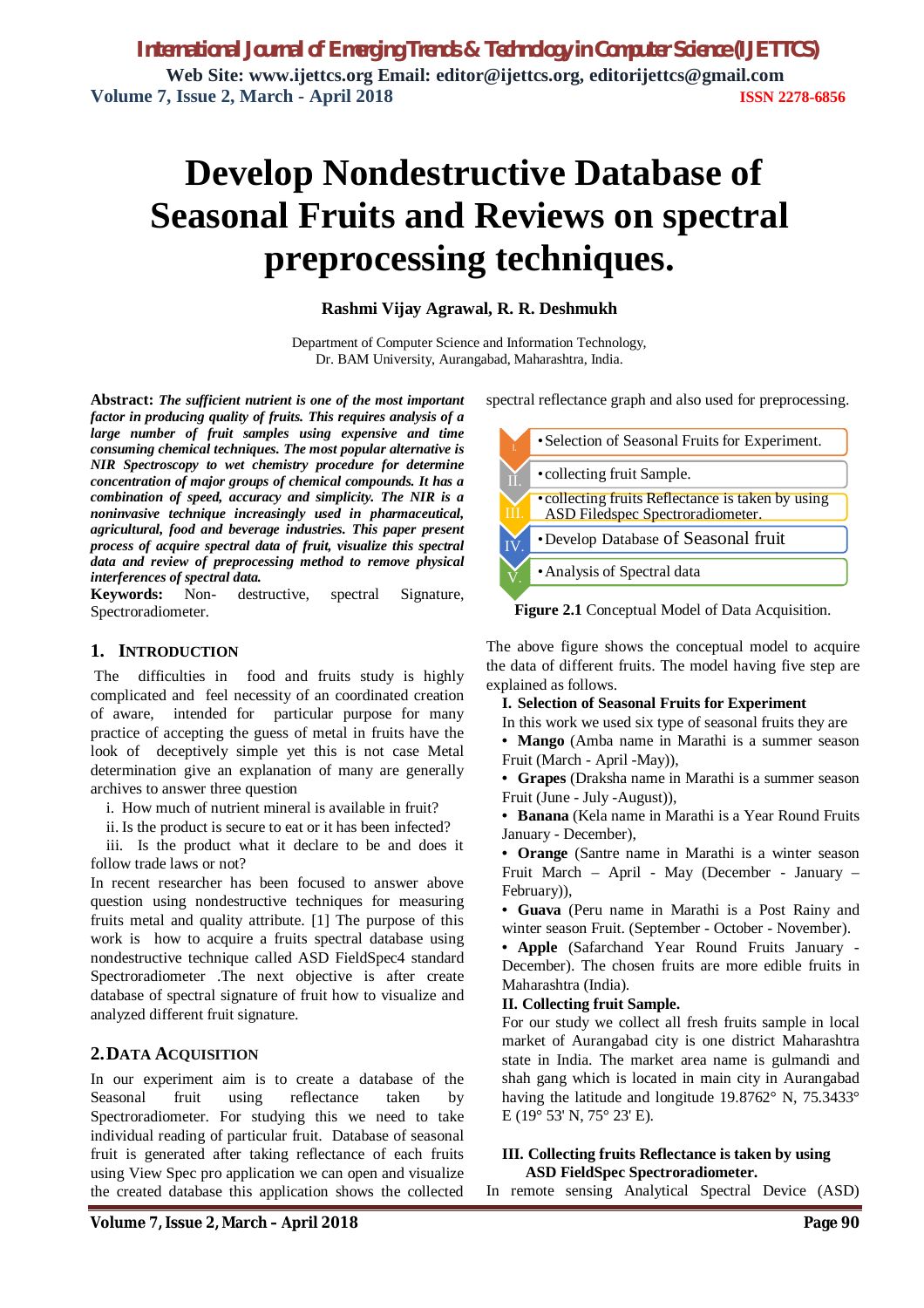FieldSpec 4 Standard-Res portable Spectroradiometer is used for detection, identification and Quantification of materials on the earth surface. Which covers the 350 – 2500 nm spectral range. It designed to collect solar reflectance, radiance, and irradiance data. Filed Spectroscopy is an investigation of interrelationship within the spectral attributes and biochemical element of the object. In the field and in the laboratory we can use different types of detector to get the spectral data. To check the spectral assessment we can used two categories such as

(i)Point spectroscopy: spectra are measured one point at a time.

(ii) Imaging spectroscopy: spectra are recorded as a two dimensional array of measurement. [3, 4]



**Figure 2.2** working of ASD FieldSpec 4 Standard-Res Spectroradiometer.

**Table 2.1**: Specification of ASD FieldSpec 4 Standard-Res Spectroradiometer. [5] [6]

| ASD FieldSpec 4 Standard-Res Spectroradiometer |                          |
|------------------------------------------------|--------------------------|
| <b>Specification</b>                           |                          |
| <b>Spectral Range</b>                          | 350-2500 nm              |
| Spectral Resolution                            | $3 \text{ nm}$ @ 700 and |
|                                                | 10 nm @ $1400/2100$      |
| Spectral sampling                              | 1.4 $@$ 350-2500 and     |
|                                                | $1.1 \& 1001 - 2500$     |
| <b>Scanning Time</b>                           | 100 MS                   |
| Channel                                        | 2151                     |
| Weight                                         | $5.44 \text{ kg}$        |

The above table 2.1 shows the details specification about the ASD FieldSpec 4 Standard-Res Spectroradiometer. The FieldSpec 4 Spectroradiometer have three detectors such as VNIR detector, SWIR 1 detector and SWIR 2 detector. The

figure 2.3 shows that the modular concept of FieldSpec 4 Spectroradiometer.



**Figure 2.3** Modular concept of FieldSpec 4 Spectroradiometer. [7]

### **IV. Develop Database of Seasonal fruit**

### **• Sampling Strategy:**

To trace the metal content from the fruits we take six different fruits name as Apple, Banana, Mango, Grapes, Orange and Guava. Ten (10) sample of each fresh fruits is collected in morning time according to color uniformly and size and the weight of each fruit is measured using electrical weight meter. After that fruits sample was kept or stored in clean polythene bag and taken for lab procedure studied averaging 1and half hours after picking**.**



#### **Spectral Measurement**

Reflectance Spectral signature of fruits is measured using Analytical Spectral Device (ASD) FieldSpec 4 Standard-Res portable Spectroradiometer which covers the 350 – 2500 nm spectral range using RS3 software for windows in Multispectral Research laboratory, Department of computer Science and IT, Dr. Babasaheb Ambedkar Marathwada University, Aurangabad. The reflectance is collected in dark room to control the inside condition and reduce the effect of unwanted noise.

Before taking the actual reading the instrument is need to warm up in 20-25 min. Then the following some step is carried out: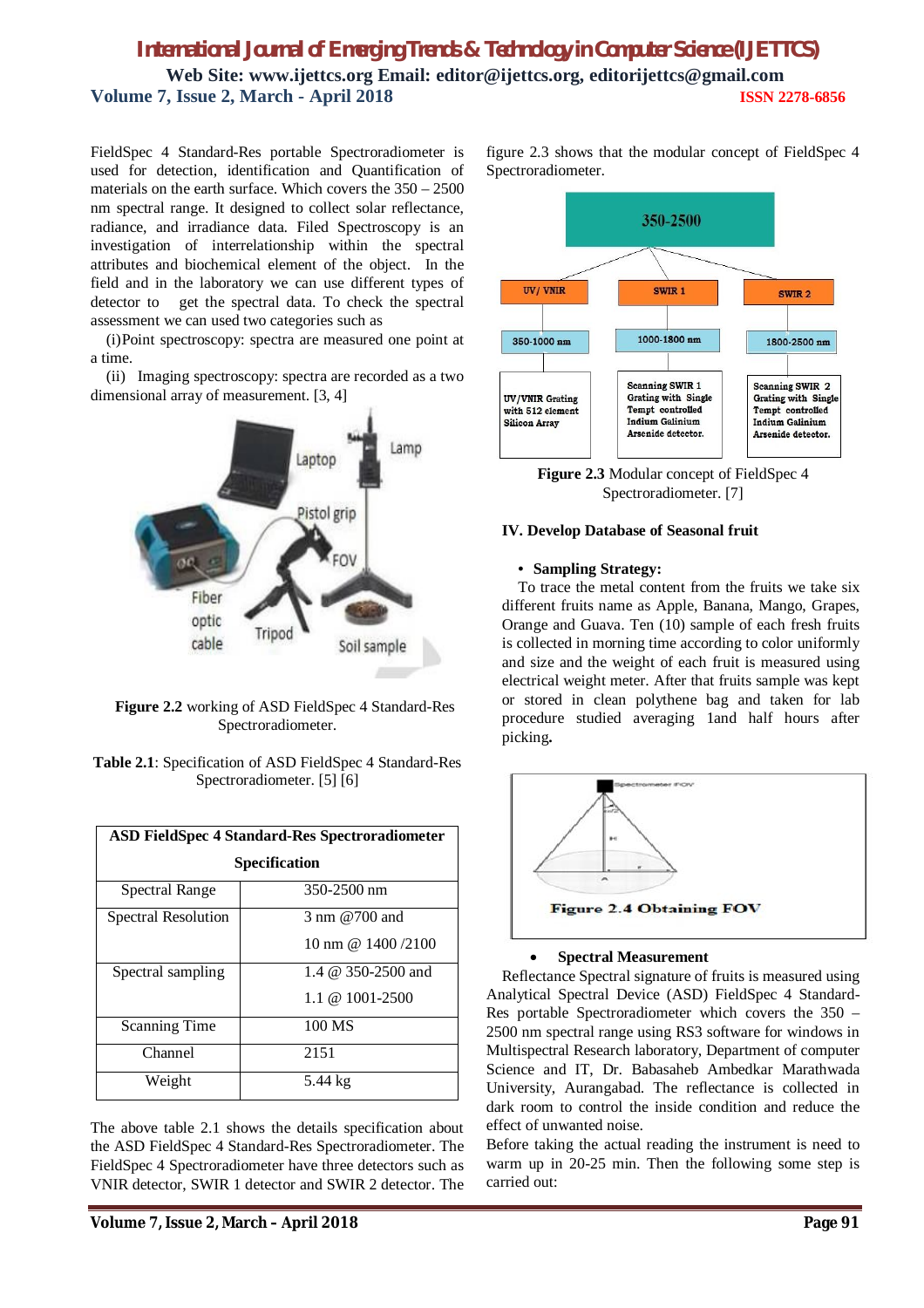i. Firstly we need to calculate the estimated area of

Sample using formula i.e.  $r = \tan \left( \frac{\alpha}{2} \right)$ ଶ  $\big) * H$ 

Where  $r =$  radius of with circular FOV with area A.  $H = height of the spectrometer is held above the target$ 

Surface.

 $\alpha$  = Angular FOV for spectrometer.

 $A=\pi r^2$  Where  $A =$  Area of sample.

ii. 75 W halogen lamp (Analytical Spectral Devices, Inc.USA) is used pointing at an angle of 450 to the vertical was mounted on a tripod about 40 cm above the nadir to provide uniform delivery of incident light. The distance between the light source and the detector fiber is 42 cm.

iii. The 1.5 m fiber optic cable with 80 field of view was pointed in a pistol grid and mounted on a tripod 15 cm above the observed sample to eliminate the influences the background scattering on the fruits reflectance spectra.

iv. White reflectance panel is used to get the near 100 % reflectance is systematically measured under the same conditions before the spectral measurement.

v. 10 number of scan were performed for each sample and save as .asd file for further procedure.



**Figure 2.5** Lab setup to obtain spectral signature.

# **• Obtaining spectral signature**

The collection of all spectral data is save in .asd file format and visualize using ViewSpec pro software and .asd file into the excel file and save the each sample value as corresponds to its wavelength and used for further process.













(iii) spectral signature of Banana

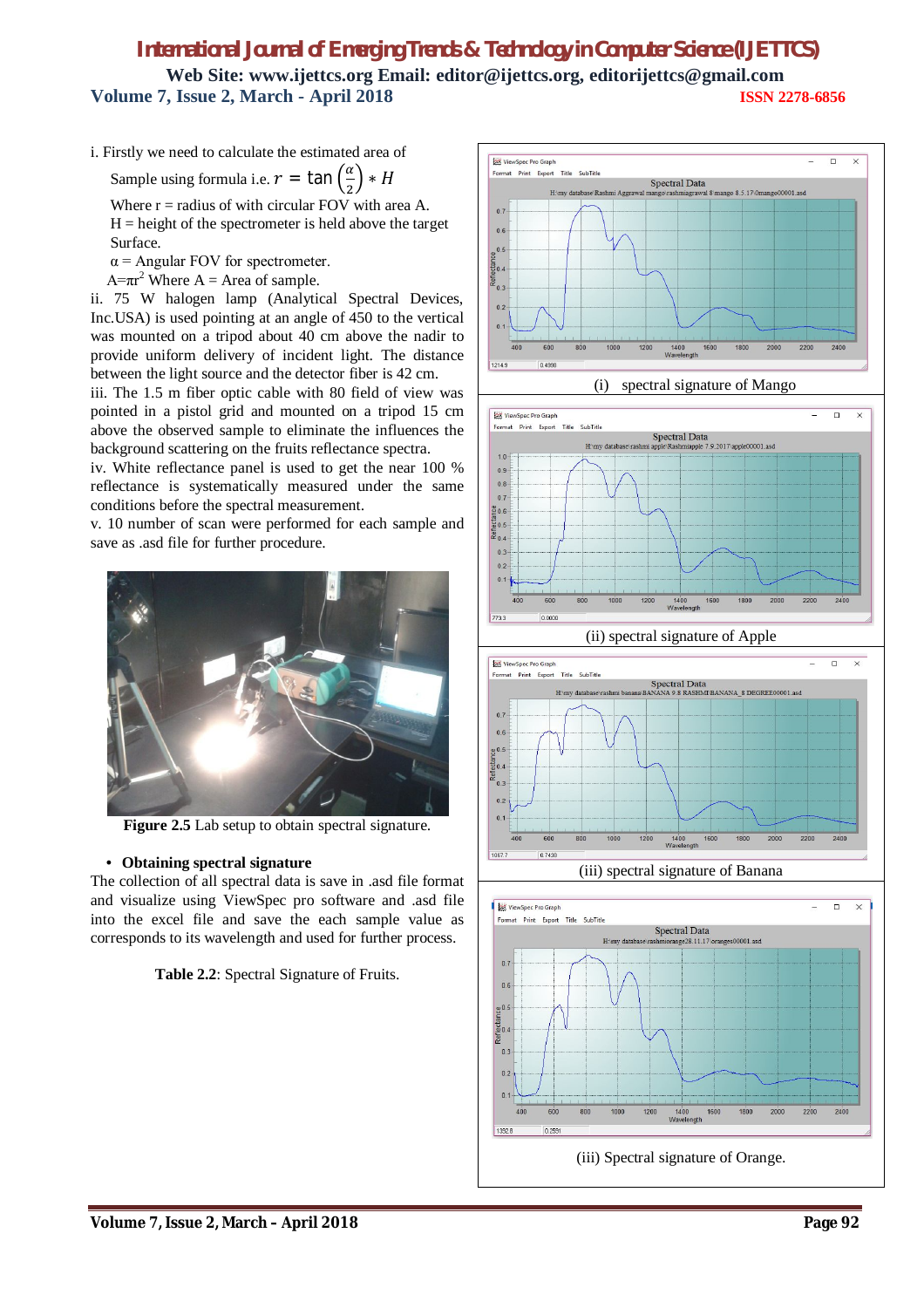

The above table shows different Spectral signature of fruits in which

(i) Shows the spectral signature of mango, (ii) shows the spectral signature of apple, (iii) shows the spectral signature of banana, (iv) Spectral signature of orange, (v) shows the spectral signature of grapes and (vi) shows the spectral signature of Guava. Each fruit spectral signature is different with other fruits the apple shows the different spectra than other fruits in visible and infrared region.

### **V. Analysis of spectral data**

NIR spectroscopy gives the multivariate data during collecting each sample spectral data. The multivariate data analysis techniques is used to take out satisfactory information from the spectra that correspond with the measured property under inspection. This techniques is necessary for functional use of NIR spectroscopy because of the complication and slight change between the inequalities of samples.

### **3. SPECTRAL PREPROCESSING TECHNIQUES**

Pre-processing or pre-treatment of spectral data are often required to reduce noise or unwanted background information and increases the signal from the chemical information. The most common pre- processing methods include the moving average method. [Savitzky-Golay],

Normalization, derivatives (Savitzky-Golay), Multiplicative Scatter Correction (MSC). And so on. [8]

#### **3.1 Smoothing**

The first step is smoothing which is used to reduce noise from spectrum and enhance the signal to noise ratio. there are different smoothing method are available such as moving average smoothing, Gaussian filter smoothing, median filter smoothing and Savitzky-Golay smoothing (S-G smoothing). Smoothing is mainly used to get the best assessment value through the "Averaging" or "fitting" of many point in a window. The Savitzky - Golay filter is continually used to remove spectral noise picks when chemical information can keep it.

The core formula of the S-G algorithm

$$
g_i = \sum_{n=-n_l}^{n_r} c_n f_{i+n}
$$

Here fi is the original data, gi is the data after smoothing, nr is the number used to the right, i.e., later than i, nl is the number of points used to the left of a data point i, i.e., earlier. [4][9][10][11]

### **3.2 Baseline Removal**

The second category of preprocessing is the baseline removal it is also known as "background signal" that is far away from the zero level. This preprocessing is used to correct and measure the influences such as peak area as well as height. One of the best method for removing baseline effect is spectral derivative transformation such as the first derivative (FD) and the second derivative (SD).

#### **3.3 The First Derivative (FD) and Second Derivative (SD)**

1st D is a method that removes the baseline from spectra while stressing absorption features. The first derivative was calculated via a Savitzky-Golay smoothing filter. The second derivative (SD) is very effective for both the baseline offset and linear trend from a spectrum. The 2nd D has been applied many times in remote sensing and spectroscopy. The most basic method for derivation is finite differences: the first derivative is estimated as the difference between two subsequent spectral measurement points; the second order derivative is then estimated by calculating the difference between two successive points of the first-order derivative spectra.

$$
x'_{i} = x_{i} - x_{i-1}
$$
  

$$
x''_{i} = x'_{i} - x'_{i-1} = x_{i-1} - 2 \cdot x_{i} + x_{i+1}
$$

Where  $x'_i$  denotes the first derivative and  $x_i$  the second derivative at point (wavelength) i. [9] [12]

# **3.4 Normalization**